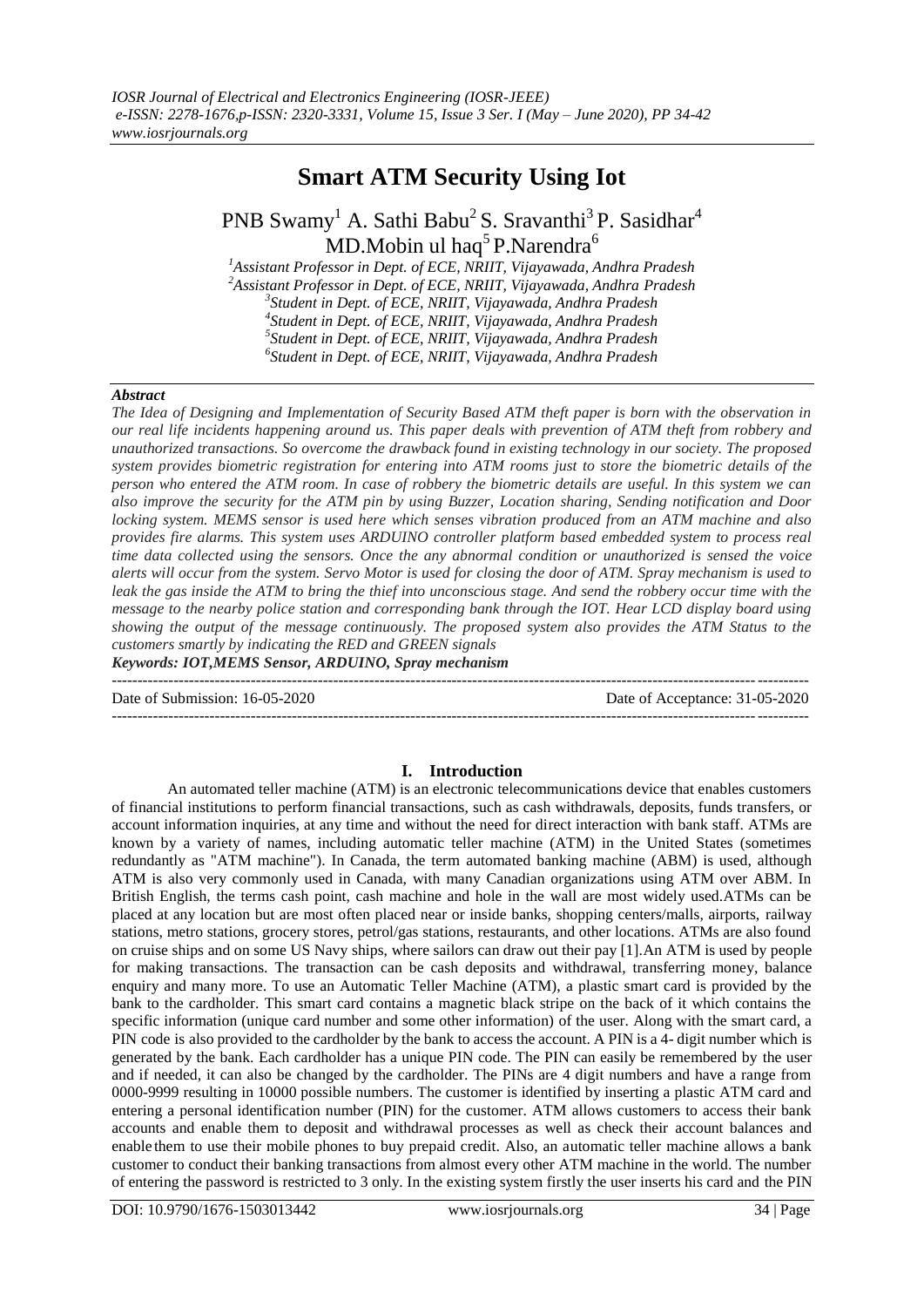number. If the PIN number is correct, then the system allows the user to perform the transactions. If the PIN is not correct then the system will again ask the user for a PIN and it allows a maximum of three times to enter the PIN. If an incorrect PIN is entered for the third time, the card gets blocked and retained by the ATM. In an event where the user fails to authenticate to the bank system, the bank card will typically be blocked and also confiscated by the ATM. If the user were to be a fraudster, confiscating the bank card would prevent the fraudster from further guessing the correct PIN and subsequently withdrawing from the card owner's account via the ATM. However, in a situation whereby the fraudster is in possession of both the bank card and correct PIN, there is no way of preventing such withdrawals via the existing ATM machine [4-5].

**ATM Networking:** The internet service provider (ISP) also plays an important role in the ATMs. This provides communication between ATM and host processors. When the transaction is made, the details are input by the card holder. This information is passed on to the host processor by the ATM machine. The host processor checks these details with authorized bank. If the details are matched, the host processor sends the approval code to the ATM machine so that the cash can be transferred.



**Fig.1.1:** *ATM Machine Network*

ATM allows customers to access their bank accounts and enable them to deposit and withdrawal processes as well as check their account balances and enable them to use their mobile phones to buy prepaid credit. Also, an automatic teller machine allows a bank customer to conduct their banking transactions from almost every other ATM machine in the world. The number of entering the password is restricted to 3 only. In the existing system firstly the user inserts his card and the PIN number. If the PIN number is correct, then the system allows the user to perform the transactions. If the PIN is not correct then the system will again ask the user for a PIN and it allows a maximum of three times to enter the PIN. If an incorrect PIN is entered for the third time, the card gets blocked and retained by the ATM[6]. In an event where the user fails to authenticate to the bank system, the bank card will typically be blocked and also confiscated by the ATM. If the user were to be a fraudster, confiscating the bank card would prevent the fraudster from further guessing the correct PIN and subsequently withdrawing from the card owner's account via the ATM. However, in a situation whereby the fraudster is in possession of both the bank card and correct PIN, there is no way of preventing such withdrawals via the existing ATM machine [2-4].

### **II. Present work**

In present scenario, ATM has become one of the most important facilities in our day to day life. This facility enables us to withdraw the money from the authorized account at any time. Security is the major aspect, as the need of ATM is increasing day by day. Security systems are the demands of the day, which helps to avoid theft. Although the banks are deploying security personnel at the ATM spots, but the security arrangement is not quite good enough to secure the facility in case a group of thieves tries to stole the ATM machine. Recently we have seen many cases wherein a group of people entering into ATM and overpowering the security personnel and stole the money from the ATM. Generally a single person is unable to handle the gang of robbers. Thus an automatic security system plays very important role to avoid robberies.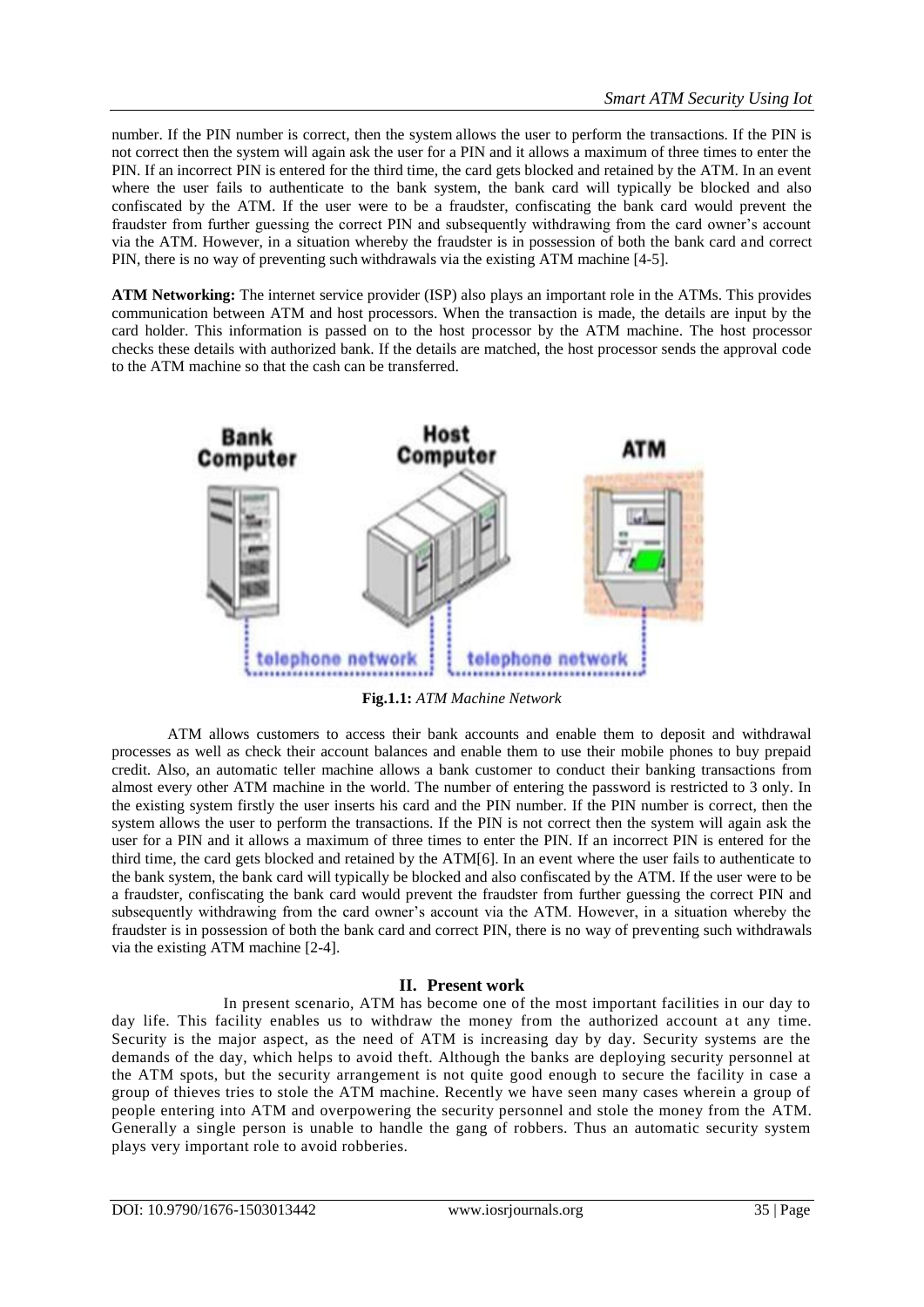

**Fig.2.1:** *Block diagram of proposed work*

The Idea of Designing and Implementation of Security Based ATM Security Alert project is born with the observation in our real life incidents happening around us. In this project we are going to design system that will help in catching the thieves when an attempt is made to stole the ATM. This system will also act as a security barrier for the ATM facility. The proposed work consists of an idea of implementing Vibration Detection sensors. These sensors will generate a signal whenever someone tries to forcefully open or damage the ATM machine. After detection of such signal immediately an SMS will be sent to the authorized person of the bank, making him/her aware of the situation. Also we are using a wireless camera, so that in such cases, authorized person can have a live footage of the ATM facility onto his/her mobile phone. In this work, we are offering more security for ATM machines and also to identify the robbery quickly by implementing an embedded system. Whenever someone tries to make damage or want to lift the ATM machine from its place, automatically vibration sensor attached to the ATM machine will be activated and sends a signal to controller. Once the controller receives signal, it locks the door of ATM by the rotation of motor, and send a message to concerned authority about the theft occurring through GSM modem. After this the sprinkler (DC Pump) installed inside the ATM will get activated and it will spray the chloroform chemical to make the person unconscious and at the same time buzzer will be activated[8]. When the wrong pin entered for the first time buzzer will beep and message will be sent to the account holder. When the wrong pin is entered for the second time intimation through voice module can be observed. When the wrong pin is entered for every third time automatically doors will be closed by using servo motor. And also message will be sent to the account holder; on the other hand if any tilt is occurred in ATM machine then spray mechanism will be activated. It can also provide the status of ATM machine by providing red and yellow signals. It can be shown below flow chart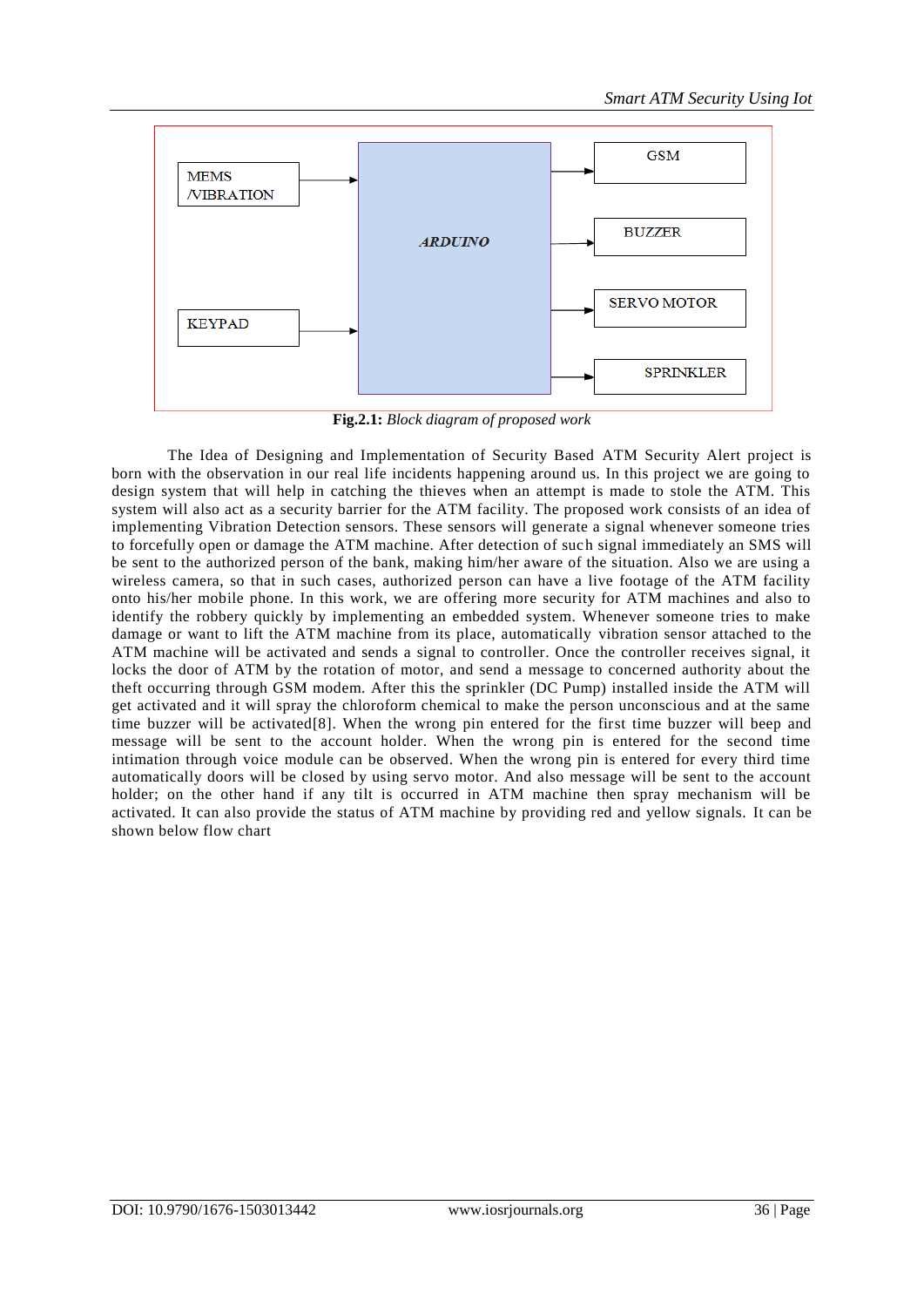

**Fig.2.2:** *Flowchart of proposed work*

## **III. Experimental Results**

According to the observations, results show that the robustness of presented work and appropriate results shown below.



*Fig3.1: WELCOME message displaying on LCD display before entering the ATM.*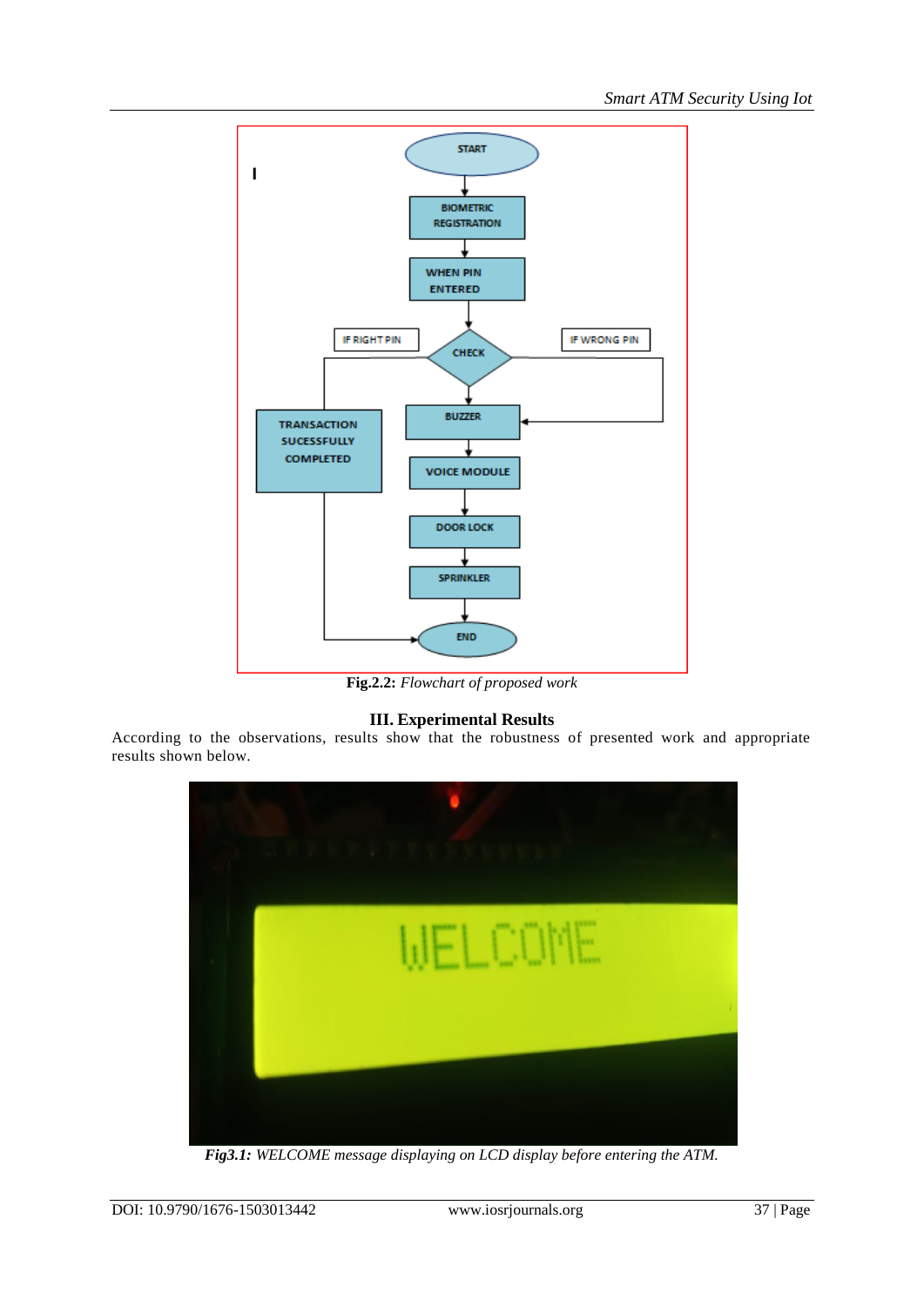

**Fig 3.2***: Display showing the command for scanning the finger*



**Fig 3.3***: Picture showing the command for scanning the finger*



**Fig 3.4***: After successfully scanning the finger*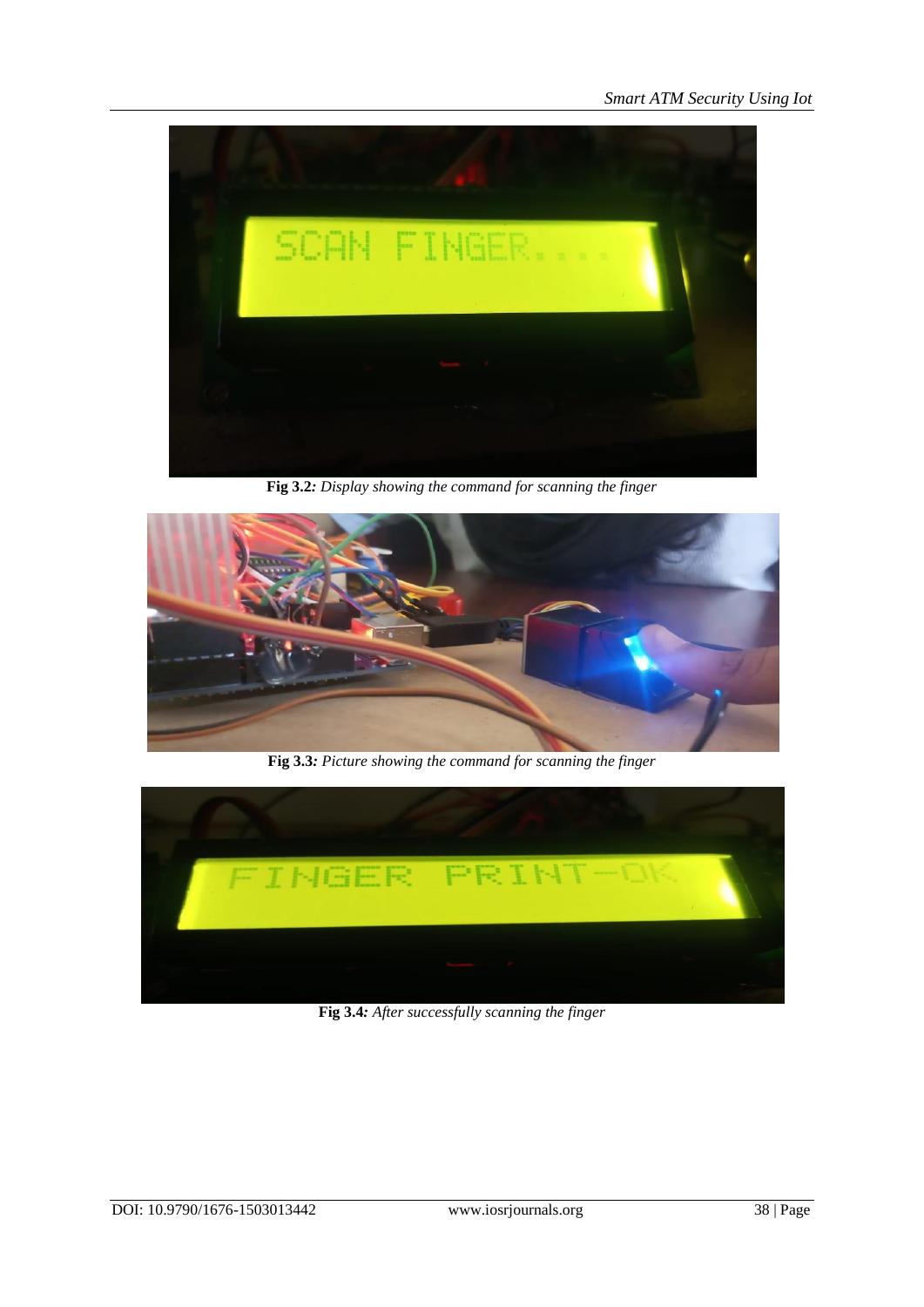*Smart ATM Security Using Iot*



**Fig 3.5***: Door opened for entering the ATM after scanning finger*



*Fig 3.6***:** *Display showing the command for entering the password.*



*Fig 3.7***:** *Entering password through KEYPAD*



*Fig 3.8***:** *Display showing WRONG PASSWORD1 after entering the wrong password for the 1 st time.*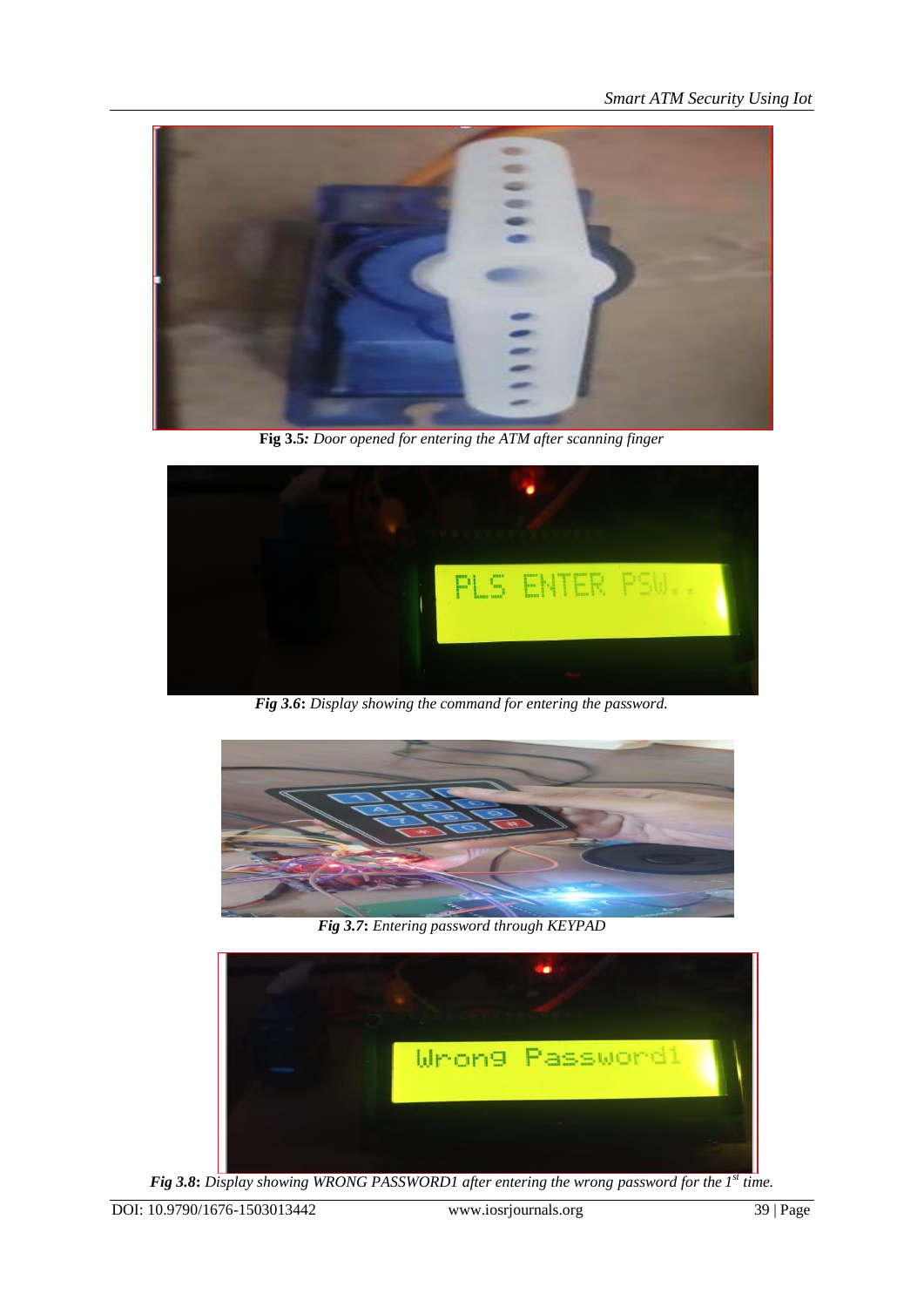

Fig 3.9: Display showing WRONG PASSWORD2 after entering the wrong password for  $2^{nd}$  time.



 **Fig 3.10***: Display showing WRONG PASSWORD3 after entering the wrong password for the 3rd time*.



 *Fig 3.11***:** *Doors closed after entering wrong password for three times.*



*Fig 3.12***:** *Image of the sprinkler which sprinkles the spray after entering the password for the 3rd time.*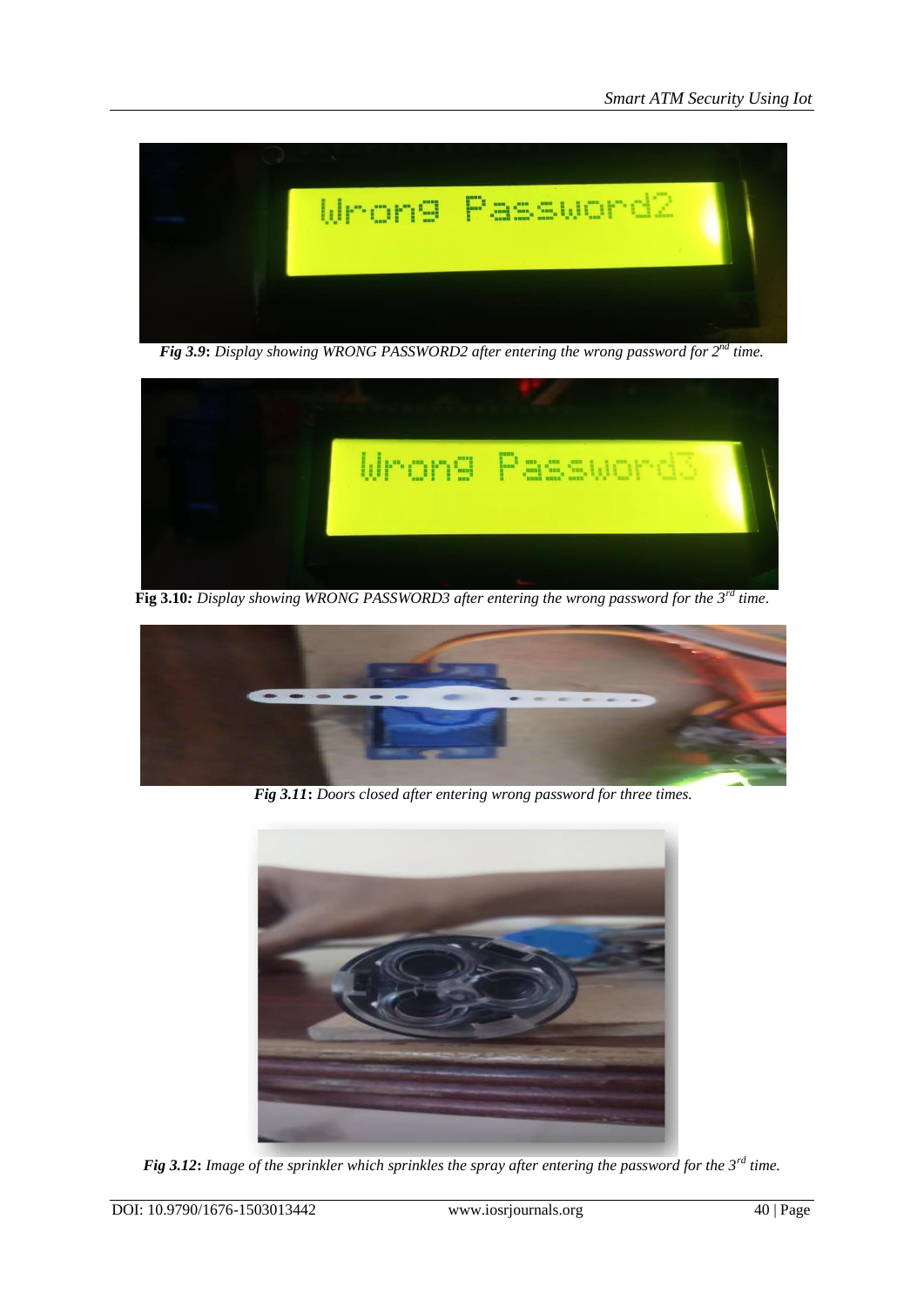

*Fig 3.13***:** *Image of the buzzer which gives a precautionary beep after entering the password for 1 st time.*



 *Fig 3.14***:** *Image shows the LEDS lights where are used to show the status of the ATM machine. Here YELLOW lights indicate that the ATM machine is in working condition.*



 *Fig 3.16***:** *Image shows the glow of RED light which says that ATM is out of order.*